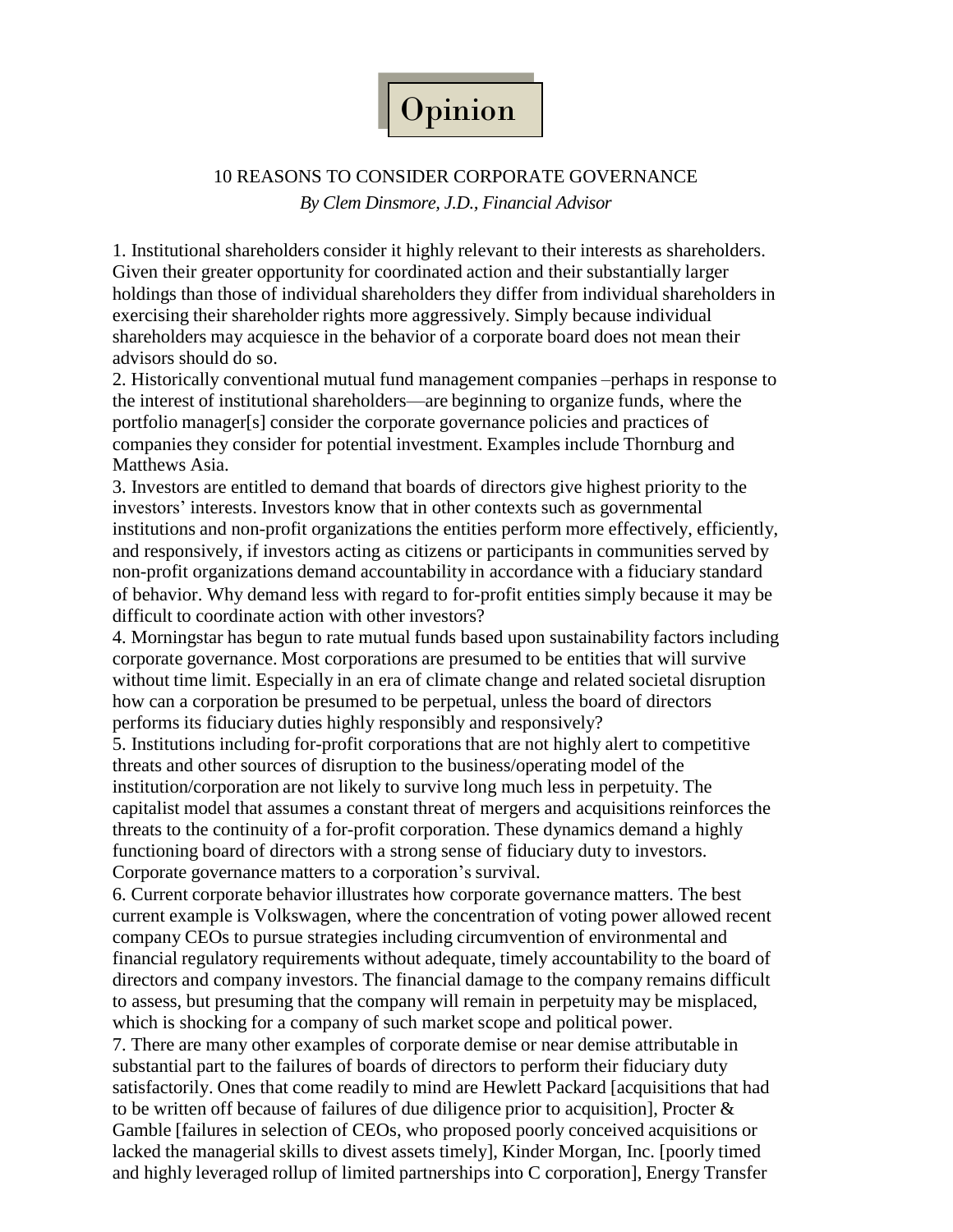Partners [poorly timed proposed merger with Williams Companies], Bombardier [overly ambitious and too highly leveraged effort to compete with Boeing and Airbus that has nearly bankrupted the company], Penn Central [poorly conceived merger of the New York Central and Pennsylvania Railroads], Hughes Tool [failure of board of directors to oversee poorly conceived and executed activities of CEO], and even General Electric [failure of board of directors to oversee CEO, who was lionized by the business and other media and extended the scope of the company's financial services activities so far that the company became too heavily dependent upon the functioning of the commercial paper market]. The list could go on.

8. The decline in assets of the larger, actively managed mutual fund management companies and the associated rise in assets of the prominent marketers of exchange traded index funds, also, may be attributed in part to the failure of the portfolio managers at the active managers to analyze companies' corporate governance prior to investing in the companies. Few conventional [non-ESG] fund managers consider corporate governance as an integral part of their portfolio management process. This omission undermines the ability of such managers to demonstrate value to fund investors, who opt to invest in index funds that [with few exceptions] are agnostic about corporate governance. [A few ETFs do incorporate ESG factors into the design of the index that the ETF mimics.] Perhaps in their effort to demonstrate value relative to ETF competition more active fund managers will recognize the potential competitive advantage of considering the corporate governance of the companies within their fund portfolios.

9. Climate change creates multiple new sources of operational and financial risk for public corporations to manage. The societal disruption associated with climate change is surprising and will continue to surprise many individuals including CEOs and boards of directors. Especially if the pace of disruption accelerates many boards of directors will be hard pressed to perform their fiduciary duty in an adequately timely and knowledgeable manner. Investors will have reason to care about how boards of directors respond to the many challenges of climate change to the assumption that corporations operate in perpetuity.

10. In the current era when in this country and elsewhere there are many variables at work that contribute to the disruption of societies it is apparent and will become more apparent that many political leaders lack/will lack the wisdom, perseverance, and character to manage well social, economic, and political problems. In this context it will be even more important that the boards of directors of corporations demonstrate the wisdom, perseverance, and character that many political leaders lack/will lack. This is illustrated in connection with the societal discussion of climate change. Some business leaders have the intelligence and courage to address the threats to their businesses from the impacts of climate change and the investment opportunities associated with participating in the mitigation of climate change. They recognize that climate change presents both existential threats to their corporations [including their employees and physical assets around the world]and creates a demand for mitigation solutions that can be highly profitable for their corporations. Corporations with the best corporate governance are more highly likely to meet the challenges. Investors will have a keen incentive to know which are these companies.